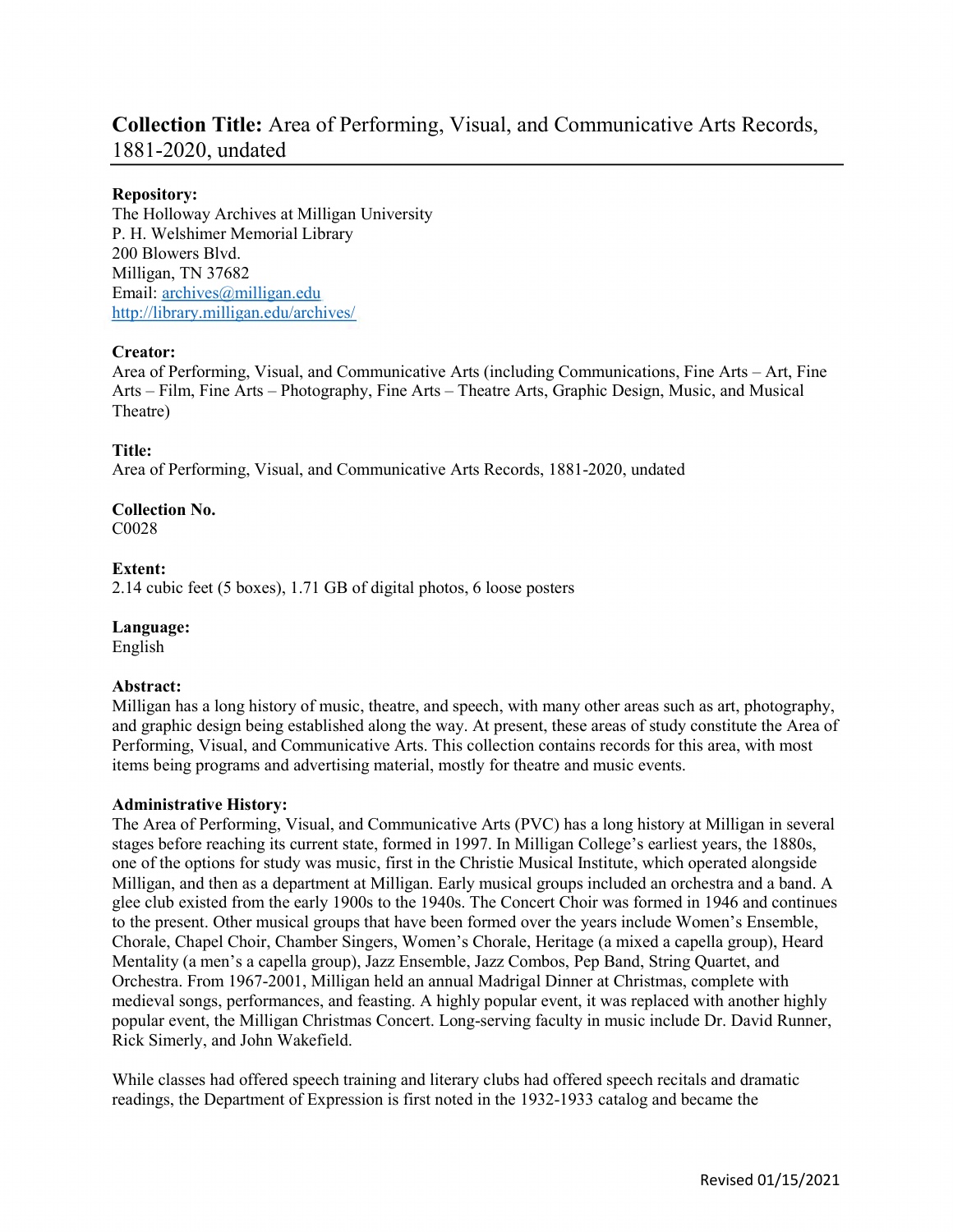Department of Speech by the 1936-1937 catalog. A Communications major was offered beginning in 1985.

Milligan has a long history of productions and recitals that included speeches and dramatic readings. By the 1920s, the Music Department, the Dramatic Club, and various literary societies were offering plays, short plays, and selections from plays. The Department of Expression was offering courses in dramatic arts by the 1930s. The Theatre Arts department was founded in 1938/1939, although the Dramatic Club existed prior to that date. Various theatre clubs have existed at Milligan, including The Masque (approximately 1928-1937), Dramatic Club/Milligan College Players/Footlighters (approximately 1917- 1978), Alpha Psi Omega (off and on since approximately 1938), Stagecraft Club (approximately 1954- 1958), and The Major Players (2015-present). A concentration in Theatre Arts under the Fine Arts major was offered beginning in 1993, although a minor had existed since 1978. The Annual Festival of One Act Plays began in 1987. Theatre for Young Audiences is a class offered annually that gives students the chance to present theatrical productions to children, including travelling to schools for the productions. The class has been offered since the late 1980s. A Musical Theatre major was offered beginning of Fall 2018. Long-time directors for theatrical productions include Dimple Hart, Ira Read, Rosemarie Shields, and Richard Major.

A minor in Film was offered beginning in 1999. An Annual Short Film Festival with student-directed films grew out of the One Act Festival of 2000.

A minor in Art was offered beginning in 1988, and a photography minor was offered beginning in 1995. A Fine Arts major was offered beginning in 1993. A Graphic Design major was offered beginning in 2015. These areas often have exhibits of their students' work, both on the Milligan campus and in the community.

At present, the Area of Performing, Visual, and Communicative Arts includes the following majors: Communications (concentrations in digital media studies, film, interpersonal and public communication, multimedia journalism, and public relations and advertising), Fine Arts (concentrations in art, film, music, photography, and theatre arts), Graphic Design, Music Performance, Music Education, and Musical Theatre. Minors include Art, Communications, Digital Media Studies, Film, Graphic Design, Multimedia Journalism, Music Performance, Musical Theatre, Photography, Public Relations and Advertising, and Theatre Arts.

#### Arrangement:

The records of the Area of Performing Visual, and Communicative Arts have been processed and added to over the years by Milligan Archivists. Because this is an open records collection, further accruals are expected.

The collection has been divided into series covering different types of productions and exhibits, as well as a series of records, a series of photos, and a series for oversized material. The series have not been divided into individual majors because of the shifting nature and close ties of these majors/areas of study over the course of Milligan's history. Each series (listed below) has been arranged chronologically. Many items in the series are undated, but for ease of access, the year of the production or performance has been identified as the date for folders these items are in. The records are divided into seven series: I. Series: Records, 1973-1985, undated; II. Series: Productions and Performances, 1893-2020, undated; III: Series: Exhibits, 2015-2020, undated; IV. Series: One Act Festival, 2004-2019, undated; V. Series: Theatre for Young Audiences (TYA), 2008-2016, undated; VI. Series: Photos, 1959-2018, undated; and VII. Series: Oversize Posters, 1981-2020, undated.

#### Scope and Content Note: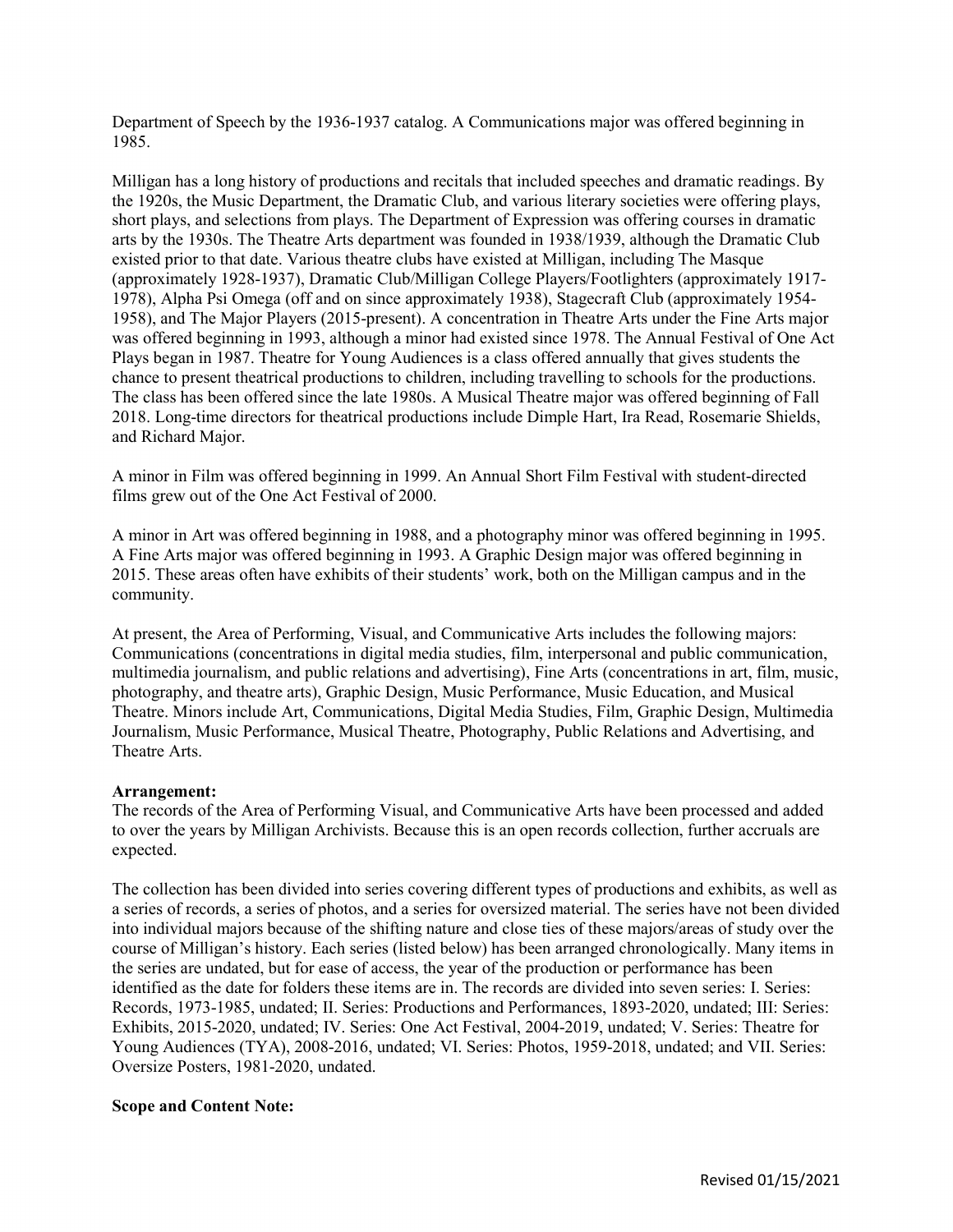The records of the Area of Performing, Visual, and Communicative Arts are organized into seven series: Records, Productions and Performances, Exhibits, One Act Festival, Theatre for Young Audiences (TYA), Photos, and Oversize Posters.

The Records series spans 1973 to 1985 and contains undated material. This series contains paperwork related to theatrical productions.

The Productions and Performances series spans 1893-2020 and contains undated material. The series is organized chronologically into productions and performances from multiple departments/areas within the larger PVC area, first by date span and then by individual production or performance. This series contains official Milligan productions and performances, but also contains productions and performances held at Milligan by students, alumni, and other groups. Examples include senior projects. Folders may contain programs, flyers, and recorded DVDs of the productions (in more recent years).

The Exhibits series spans 2015 to 2020 and contains undated material. This series contains items related to PVC Exhibits, such as photography shows, art shows, and graphic design shows.

The One Act Festival series spans 2004-2019 and contains undated material. This series contains items related to the annual One Act Festival from more recent years.

The Theatre for Young Audiences (TYA) series spans 2008-2016 and contains undated material. This series contains items related to the Theatre for Young Audiences class.

The Photos series spans 1959-2018 and contains undated material. This series contains photos from many Milligan productions, including some digital photos. Additional photos may be found in the photo files in the photo archives.

The Oversize Posters series spans 1981-2020 and contains undated material. This series contains larger posters of productions, performances, exhibits, and projects that would not fit in standard archival boxes.

## Administrative Information

#### Acquisition Information

Accessions 01-11-2006, 2018-017, 2019-005, 2019-009, 2019-013, 2019-021, 2019-027, 2020-02

Note: Because this is a records collection, new accessions are periodically added to this collection as the records become available.

#### Access Restrictions:

Collection is open for research.

The archivist reserves the right to determine on a case-by-case basis if certain folders within the collection that have been requested for viewing cannot be made available due to various restriction compliance, including but not limited to student information, private personal information, and organizational information of a restricted nature.

#### Preferred Citation

[Item], Area of Performing, Visual, and Communicative Arts Records, Collection C0028, The Holloway Archives at Milligan University, Milligan, TN.

## Processing Information

Processed by: Milligan Archivists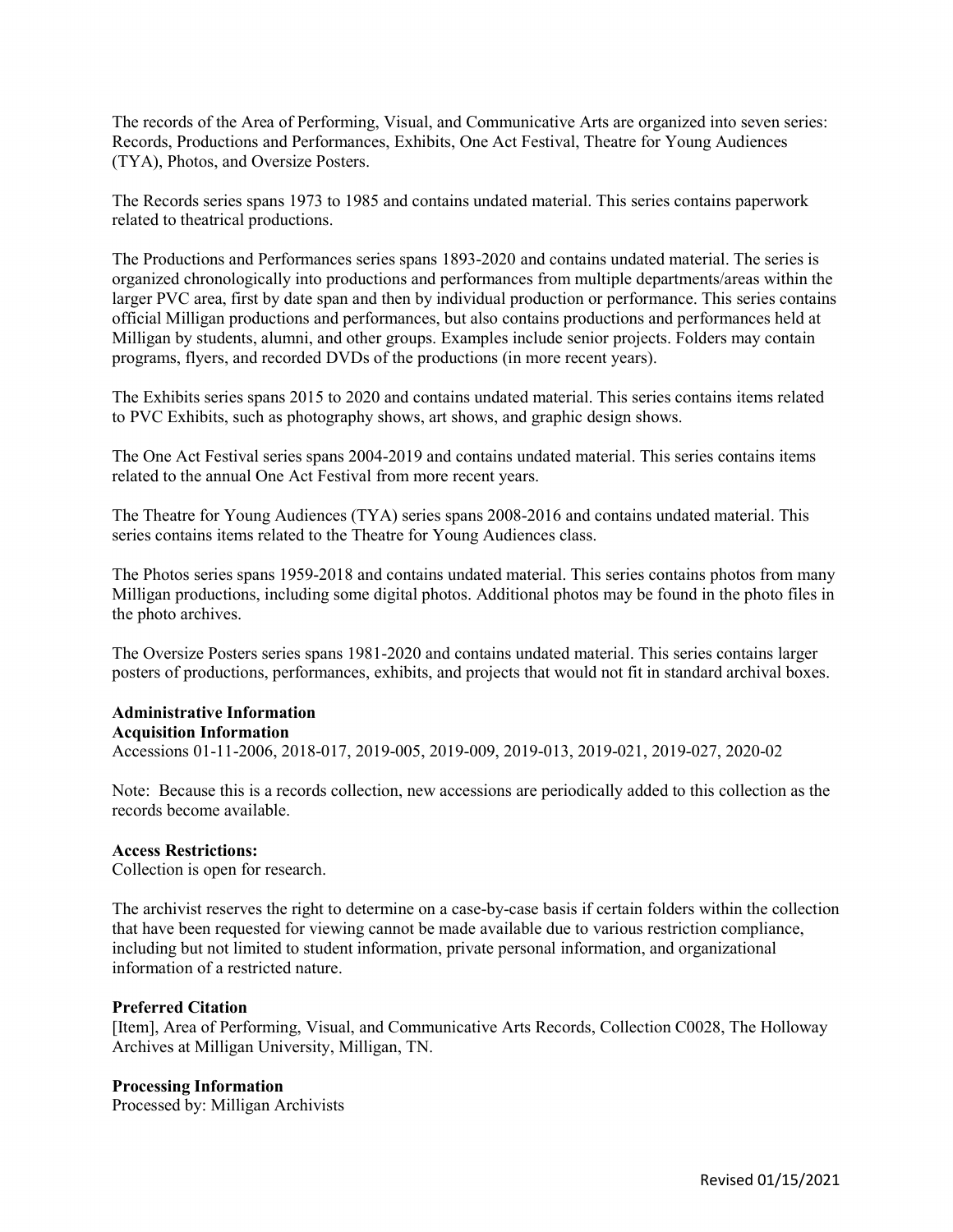Completed in 2020.

#### Folder List

Box 1 I. Series: Records, 1973-1985, undated Music Records, 2010, undated Theatre Records, 1973-1985, undated

> II. Series: Productions and Performances, 1881-2020, undated Programs, 1880s 1890s 1900-1909 1910s 1920s 1930s 1940s 1950s 1960s 1970s Undated Madrigal Dinners, 1978 The Prime of Miss Jean Brodie, 1979 The Miracle Worker, 1979 Of Mice and Men, 1980(?) Godspell, 1981 The Queen and the Rebels, 1981 Side by Side, 1981 Tintypes, 1982 Elixir of Love, 1982(?) The Merry Wives of Windsor, 1982 All's Well That Ends Well, 1983 Madrigal Dinner, 1982 The Music Man, 1983 As You Like It, 1984 Die Fledermaus, 1983 Barnum, 1984 The Beams Are Creaking, 1985 1940s Radio Hour, 1985 Madrigal Dinners, 1985 A Midsummer Night's Dream, 1986 Madrigal Dinner, 1986 Children of a Lesser God, 1987 The Apple Tree, 1988 Requiem (Music), 1988 A Toby Show, 1988 Our Town, 1988 On the Verge, 1989 Oedipus Rex, 1989

 Music Department Programs – 1980s, 1980-1989, undated Godspell, 1990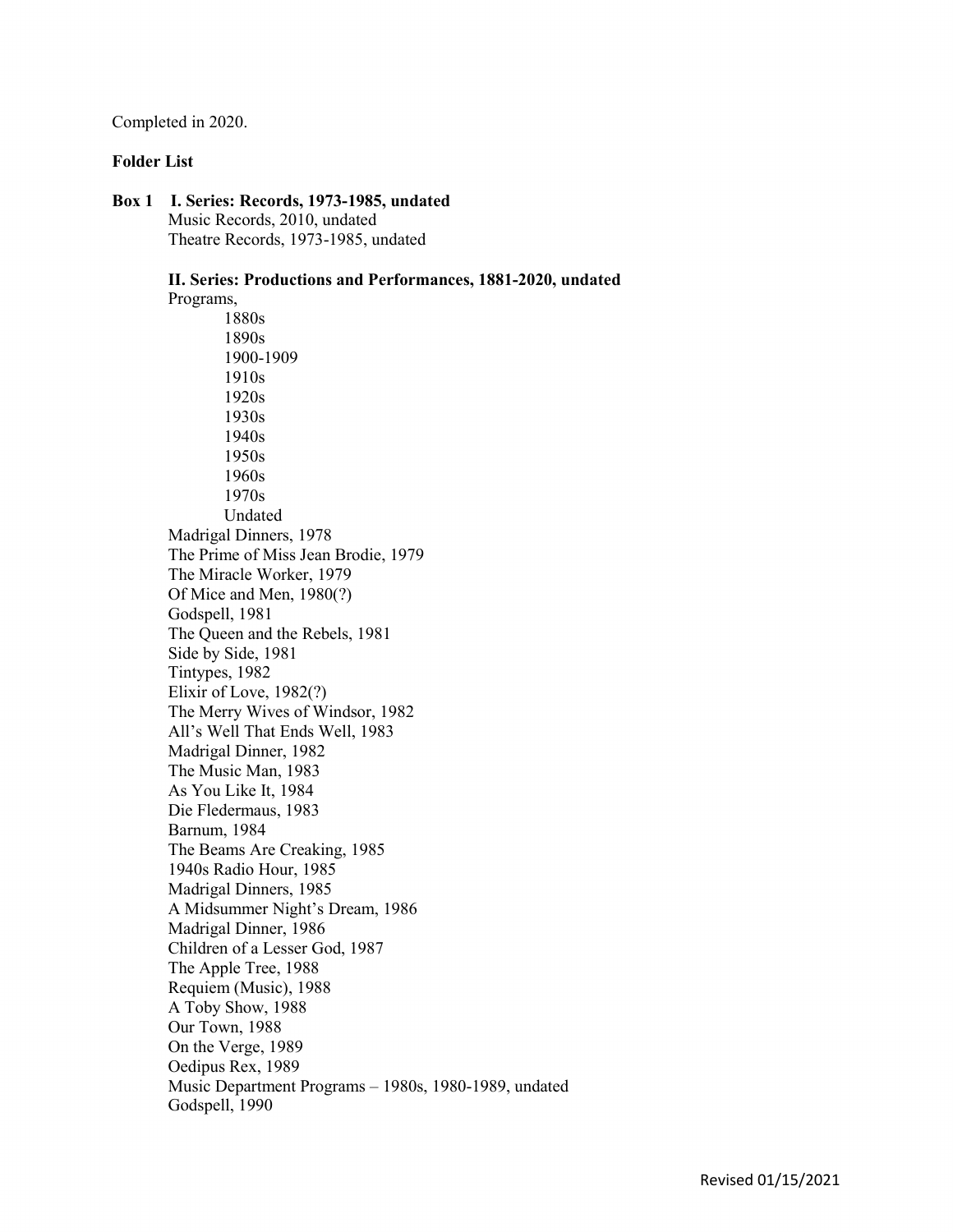Madrigal Dinners, 1990 Under Milk Wood, 1991 The Menaechmi, 1991 You're A Good Man, Charlie Brown, 1992 Madrigal Dinners, 1992 The Miracle Worker, 1992 Class Act, 1993 More Fun Than Bowling, 1993 Madrigal Dinners, 1993 Tally's Folly, 1994 Elijah (Music), 1994 Festival of One-Acts, 1994 Shadowlands, 1994 Monday Night Live Festival, 1994 Christmas Dinners, 1994 Romeo & Juliet, 1995 Man of La Mancha, 1995 Christmas Dinners, 1995 Requiem and Gloria (Music), 1996 Christmas Dinners, 1996 Seeger Chapel Benefit Concert – Brahms' Requiem, 1997 Smoke on the Mountain, 1997 Christmas Dinners, 1997 Spoon River Anthology, 1998 Ladyhouse Blues, 1998 Christmas Dinners, 1998 The Diary of Anne Frank, 1999 Shakespeare Festival, 1999 Steel Magnolias, 1999 Christmas Dinners, 1999 A Special Christmas Even Edition of the Philco Radio Hour, undated Music Department Programs – 1990s, 1991-1997, undated Much Ado About Nothing, 2000 Christmas Dinners, 2000 Hamlet, 2001 The Actor's Nightmare, 2001 Christmas Dinners, 2001 Labor Pains and Baby, 2002 Oedipus the King, 2002 A Milligan College Community Christmas, 2002 The Odd Couple, 2003 A Milligan College Community Christmas, 2003 Footloose, 2004 Pirates of Penzance, 2004 Chase Scenes, 2004 A Milligan College Community Christmas, 2004 Oklahoma, 2005 A Midsummer Night's Dream, 2005 Proof, 2006 Measure for Measure, 2006 Gospel According to Jazz, 2006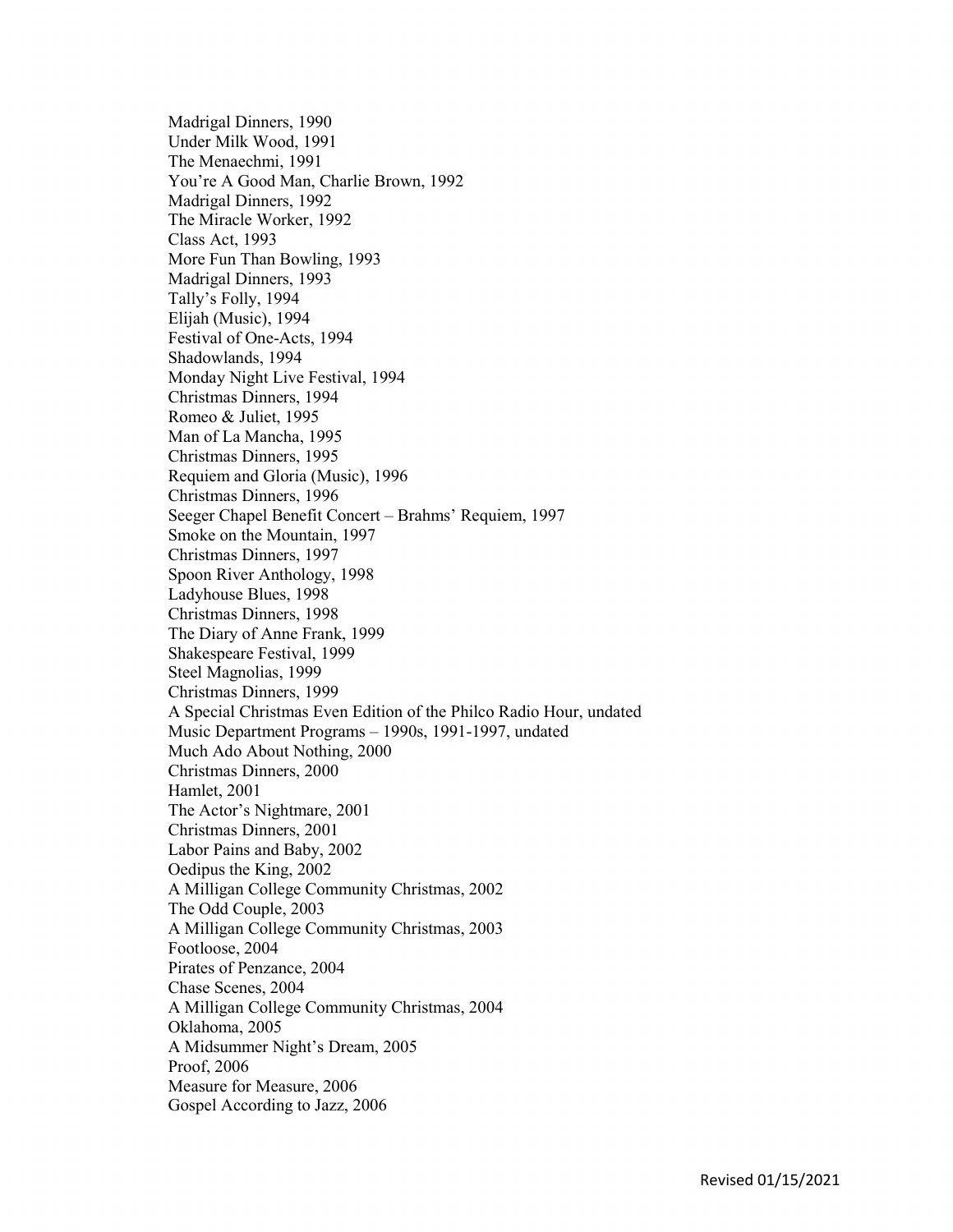A Milligan College Community Christmas, 2006 Comedy of Errors, 2008 Saving the Greeks: One Tragedy at a Time, 2008 A Milligan College Community Christmas, 2008 Under Milk Wood, 2009 A Shakespeare Double Bill: Titus 'n 2 Gents, 2009 Music Department Programs – 2000s, 2001-2009, undated Once Upon a Time, 2010 Little Women: The Musical, 2010 Eurydice, 2010 Curious Savage, 2010 You're a Good Man, Charlie Brown, 2011 The Secret Garden, 2011 A Milligan College Community Christmas, 2011 The Quickening, 2012 Alice in Wonderland, 2012 The Complete Works of William Shakespeare (abridged) [revised] (Senior Project), 2012 The Rock and The Rabbi, 2012 And Then There Were None, 2012 Hansel and Gretel (Music), 2013 The Odyssey, 2013 Godspell, 2013 Milligan College Christmas Concert, 2013 A Midsummer Night's Dream, 2014 Theatre Elkins presents Mister Paradise (Alumnus Production), 2014 Handel's Messiah (Music), 2014 The Diary of Anne Frank, 2014 Devise and Conquer! (Student Production), 2014 Milligan College Christmas Concert, 2014 Harvey, 2015 Our Town, 2015 Milligan College Christmas Concert, 2015 Stages, 2016 Forward with Faith: The Milligan College Story, 2016 Milligan Christmas Concert, 2016 A Toby Show, 2017 The Menaechmi, 2017 Milligan Christmas Concert, 2017 Rabbit Hole, 2018 Around the World in 80 Days, 2018 Hymns of the Faith (Music), 2018 The Hunchback of Notre Dame (Musical Theatre), 2019 Songs for a New World (Musical Theatre), 2019 Music Department Programs – 2010s, 2010-2019, undated Love Cabaret (Musical Theatre), 2020 Music Department Programs – 2020s, undated

Box 2 III. Series: Exhibits, 2015-2020, undated PVC Exhibits, 2015-2020, undated

IV. Series: One Act Festival, 2004-2019, undated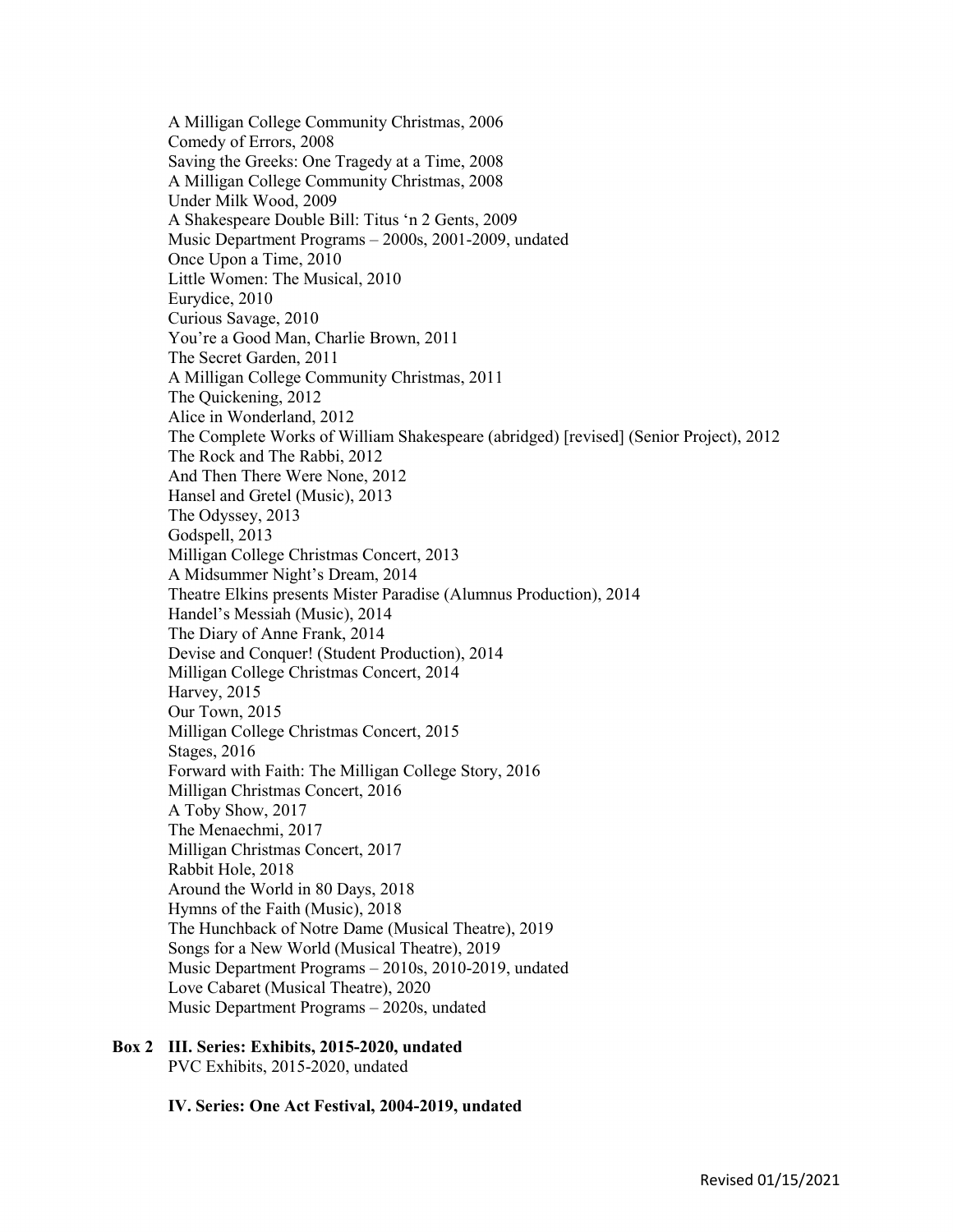Festival of One Acts, 2004 2006 2009 One Acts, 2010  $24<sup>th</sup>$  One Acts,  $2011$ 25<sup>th</sup> Annual One Act Plays, 2012  $26<sup>th</sup>$  One Acts, 2013 27th Annual One Act Plays, 2014 28th Annual Festival of One Act Plays, 2015 29th Annual Festival of One Act Plays, 2016 30th Annual Festival of One Act Plays, 2017 One Acts, 31<sup>st</sup> Annual, 2018 32nd Annual Festival of One Act Plays, 2019

#### V. Series: Theatre for Young Audiences (TYA), 2008-2016, undated

 Tick Tock, School of Rock, undated Kidz Rock the Vote!, 2008 Health Heroes to the Rescue, 2011 The Tech-Tastic Time Travelers, 2012 Pirate Pete and the Pirates of Politeness, 2013 Meet Me at the Met!, 2014 Jack and the Beanstalk, 2015 How Pepper the Janitor Saved the Piccadilly Super Duper Spectacular 3 Ring Circus!, 2015 Fairy Tales and Fables, 2016

### Box 3 VI. Series: Photos, 1959-2018, undated

Down in the Valley, 1959-1960 The American Dame, 1972 A Midsummer Night's Dream, 1977 You're a Good Man, Charlie Brown, 1977 A Man for All Seasons, 1977 Diary of Anne Frank, 1980 Picnic, 1981 Rosencrantz and Guildenstern, 1981 Godspell, 1981 Of Mice and Men, 1981 Tintypes, 1982 The Queen and the Rebels, 1982 Side by Side, 1982 The Music Man, 1984 As You Like It, 1984 1940s Radio Hour, 1985 A Midsummer Night's Dream, 1986 Festival of One-Acts, 1992 Christmas Dinners, 1997 Spoon River Anthology, 1998

Digital Milligan College – Around the World in 80 Days, Folder 1, 2018 Folder 2, 2018